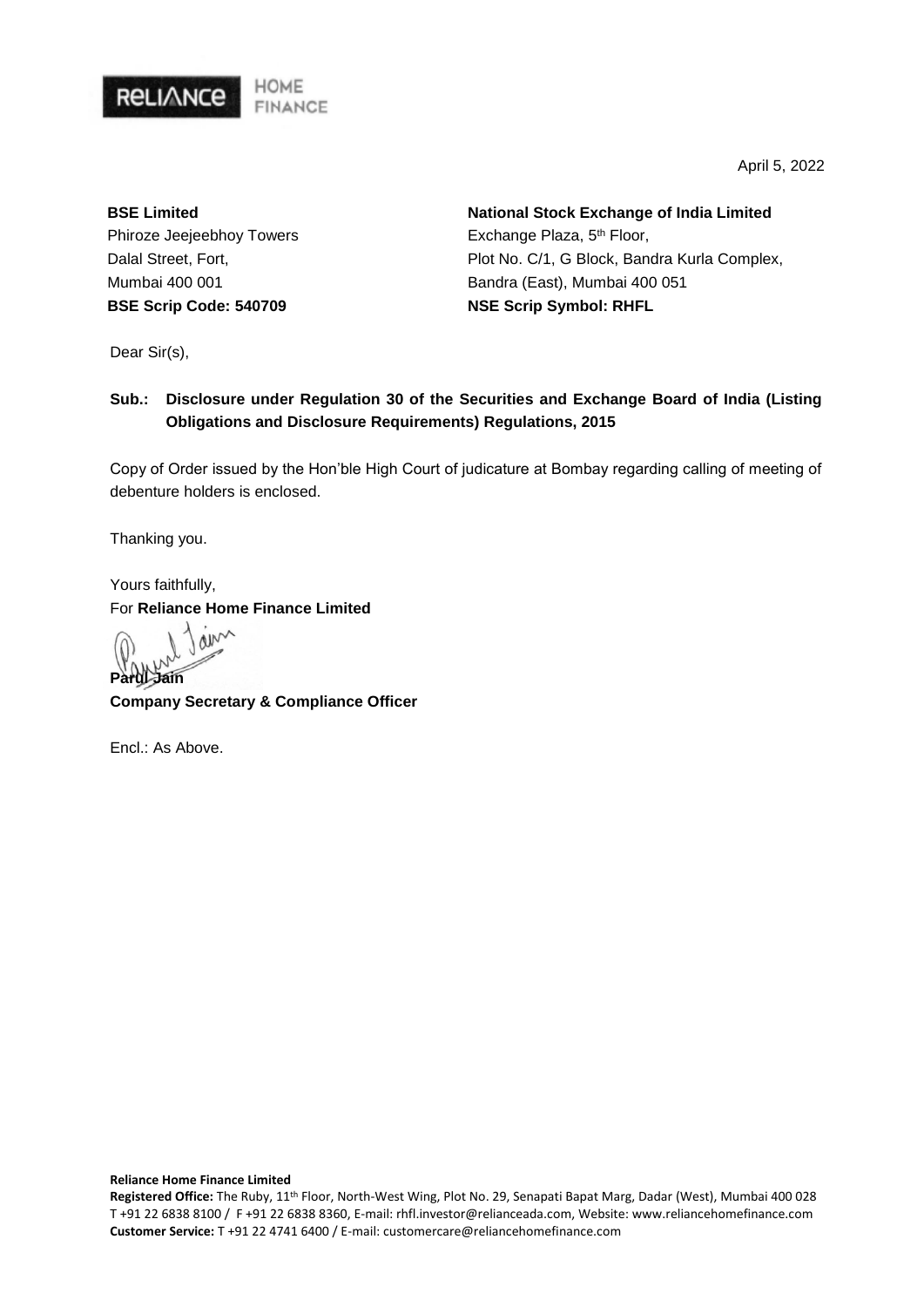## IN THE HIGH COURT OF JUDICATURE AT BOMBAY ORDINARY ORIGINAL CIVIL JURISDICTION IN ITS COMMERCIAL DIVISION

## INTERIM APPLICATION (L) NO.27571 OF 2021 IN COMS SUIT (L) NO.27568 OF 2021

### R.K. Mohatta Family Trust Mr. Surendra Kumar Mohatta

…Applicants/ Plaintiffs

**Versus** 

## Reliance Home Finance Ltd. & Ors. ... Defendants

Mr. Mayur Khandeparkar, Mr. Sujit Lahoti, Mr. Parth P. Shah and Ms. Saniya Patki i/b. Sujit Lahoti and Associates for the Appicants / Plaintiffs.

----------

Sharan Jagtiani, Senior Advocate, Subir Kumar, and Disha Shah i/b. SDP Advocates for the Defendant No.1.

Mr. Prateek Sakseria, Mr. Ameya Gokhale, Mr. Vaibhav Singh and Mr. Bryan Pillai and Mr. Nishant Chothani i/b. Shardul Amarchand Mangaldas & Co. for Defendant No.2.

Mr. Ravi Kada, Senior Advocate, Mr. H. Mehta and Mr. Ahsan Allona i/b. Sagar Associates for Defendant No.3.

----------

# CORAM : R.I. CHAGLA J

## DATE : 31ST MARCH, 2022

### ORDER :

1. Heard learned Counsel for parties.

jsn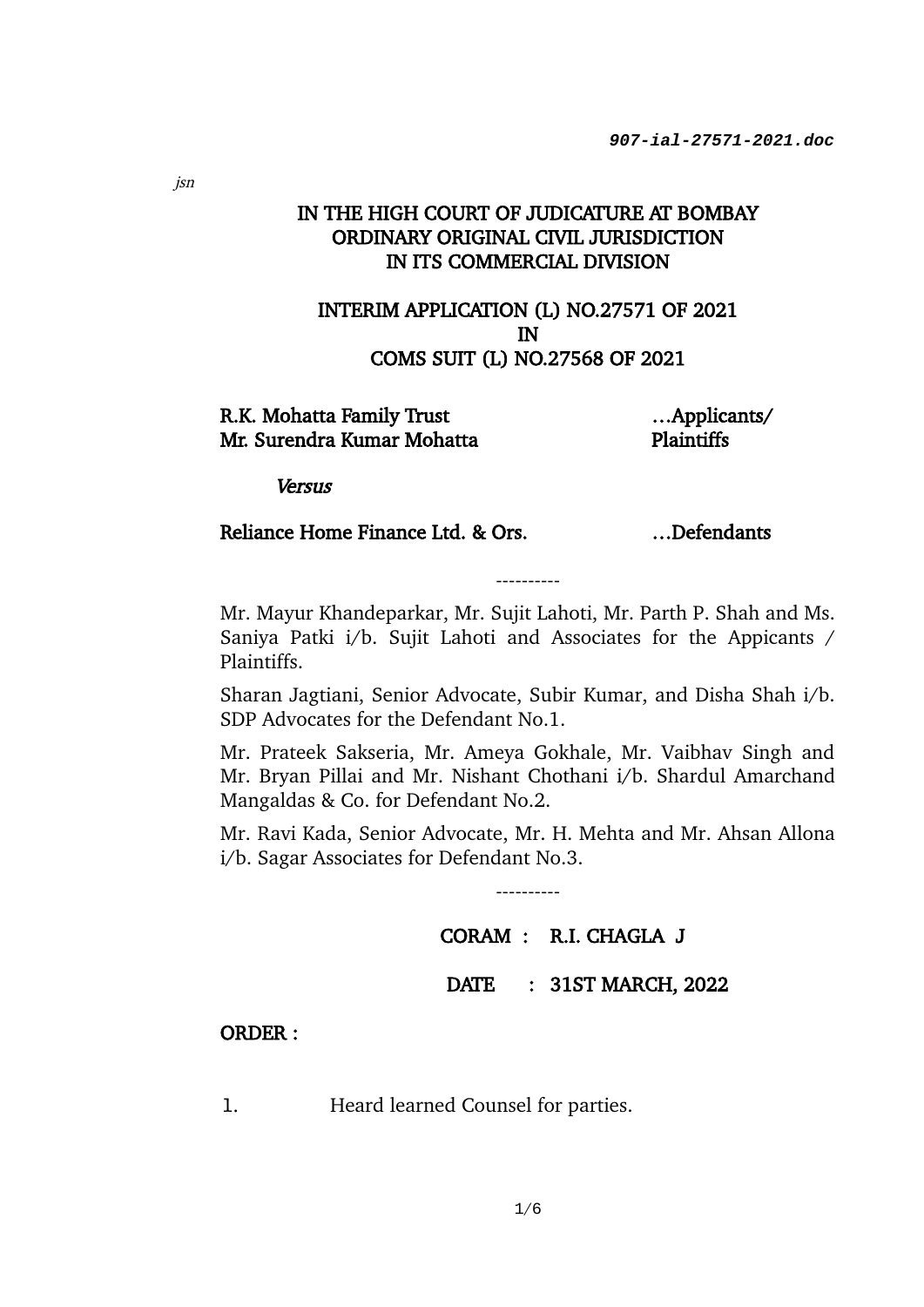2. By this Interim Application, ad-interim relief has been sought for by the Applicants / Plaintiffs in terms of prayer clause (c) of the Interim Application which is for convening a meeting of seven debenture holders of Defendant No.1 to consider the Resolution Plan approved by the ICA lenders on 19th June, 2021 and at such meeting put to vote such resolution as may be necessary in terms of the Debenture Trust Deed.

3. Mr. Khandeparkar, the learned Counsel for the Applicants / Plaintiffs has referred to the clauses under the Debenture Trust Deed as well as he has referred to Media Release which is titled Resolution Plan Approved by the Lenders under RBI (Prudential Framework for Resolution of Stressed Assets) directions dated 7th June, 2019 and which is issued on 21st June, 2021. In the press release it is mentioned that implementation of the resolution plan by the successful bidder is subject to approval of non-ICA Lenders, shareholders, regulatory authorities and vacation of existing legal injunctions on the Company. He has referred to the relevant clause (22) of the 4th schedule of the Debenture Trust Deed which provides that a meeting of the Beneficial Owner(s) / Debenture  $Holder(s)$  as the case may be shall, inter alia have the following powers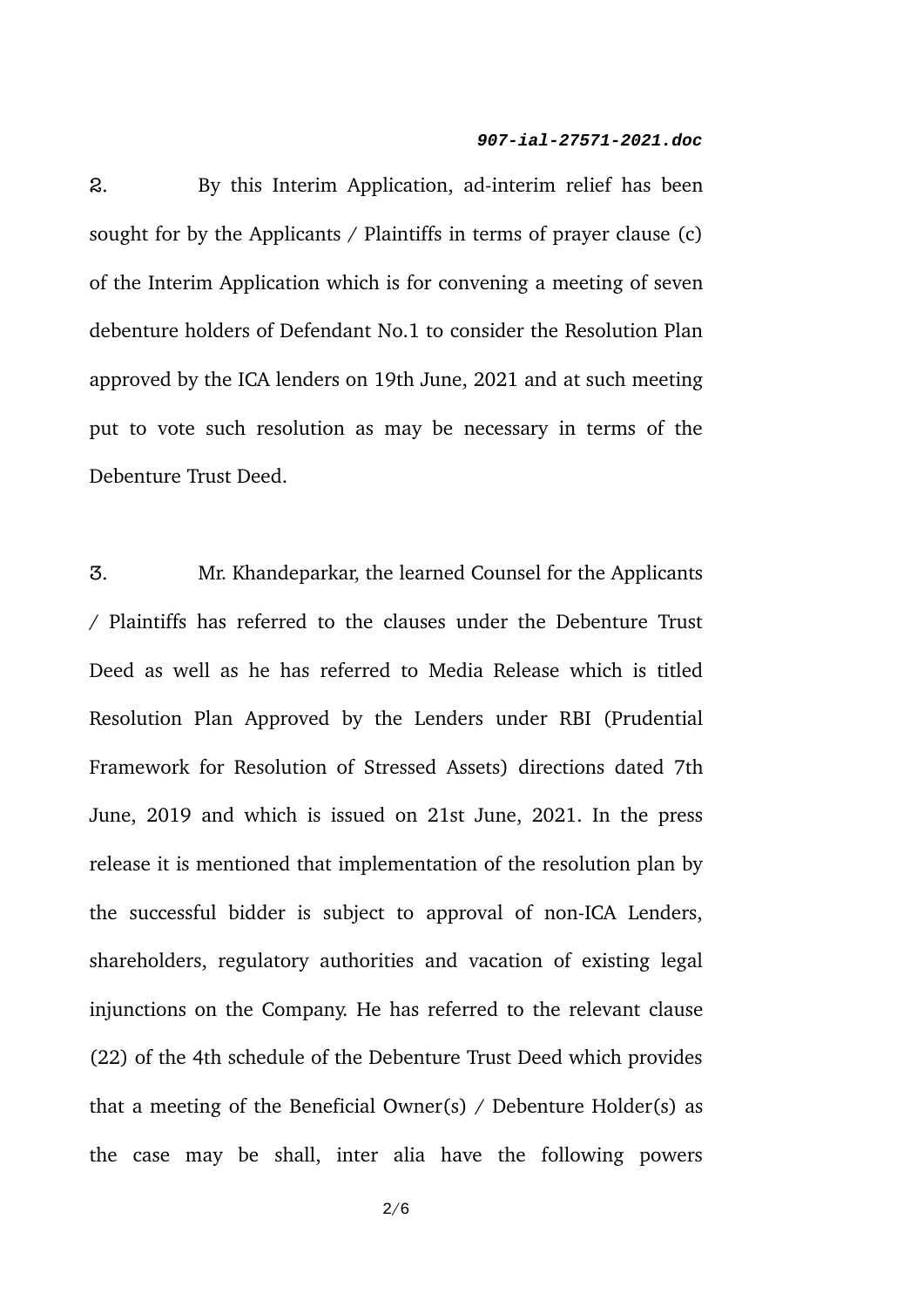exercisable in the manner specified in Clause 23 under which there is a power to sanction any compromise or arrangement proposed to be made between the Company and the Beneficial Owner(s) / Debenture Holder(s) as well as power to sanction any modification, alteration, or abrogation of any of the rights of the Beneficial Owner(s) / Debenture Holder(s) as the case may be against the Company or against the mortgaged premises or other properties whether such right shall arise under the Trust Deed or Debentures or otherwise. Further under Clause 23 it is provided that a special resolution passed at a meeting of the Beneficial Owner(s) / Debenture Holder(s) as the case may be duly convened and held in accordance with provisions herein contained and carried by a majority consisting of not less than three-fourth of the persons voting thereat upon a show of hands or if a poll is demanded by a majority representing not less than three-fourths in value of the votes cast on such poll. He has submitted that it is in the interest of the debenture holders for such meeting to be held by the Debenture Holders which includes the Plaintiff.

4. Mr. Sakseria, the learned Counsel for Defendant No.2 – IDBI Trusteeship Services Ltd. has submitted that an earlier meeting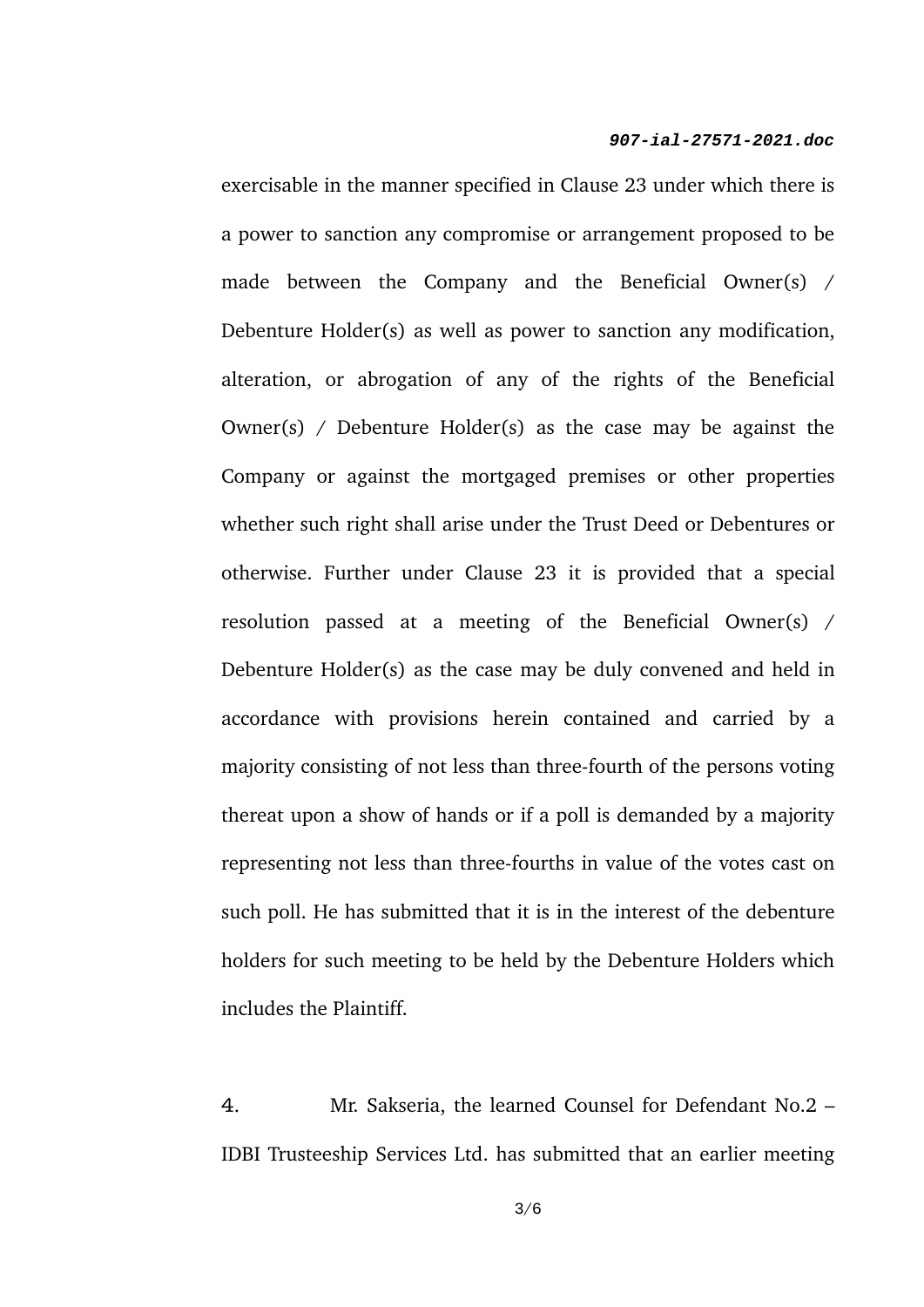had been called by Defendant No.2 giving notice of the meeting of Debenture Holders issued by Defendant No.1 on private placement basis to be held on 20th August, 2021. The notice was issued on 29th July, 2021 and is tendered and taken on record and marked 'X' for identification. Thereafter, the SEBI had raised an objection as to the holding of such meeting and had referred to and relied upon its SEBI circular dated 13th October, 2020. Accordingly, the meeting could not go ahead as called for.

5. Mr. Khandeparkar has referred to an earlier decision of this Court dated 28th October, 2021 in Rajkumar Nagpal & Ors. Vs. *Reliance Commercial Finance Ltd. & Ors.<sup>[1](#page-4-0)</sup>* where the submission was made by the SEBI to the effect that the SEBI resolutions would govern the meetings irrespective of what the Debenture Trust Deed says in regard to holding of such meetings. This Court held that this submission cannot be accepted. The SEBI circular / resolutions are with effect from a particular date and cannot operate retrospectively. In repelling arguments on behalf of SEBI, this Court held that the Debenture Trust Deed must be given effect to and the calling and conduct of a meeting and voting at it shall be governed in terms of

<span id="page-4-0"></span><sup>1</sup> I.A. (L) No.14224 of 2021 in Coms Suit (L) No.14223 of 2021.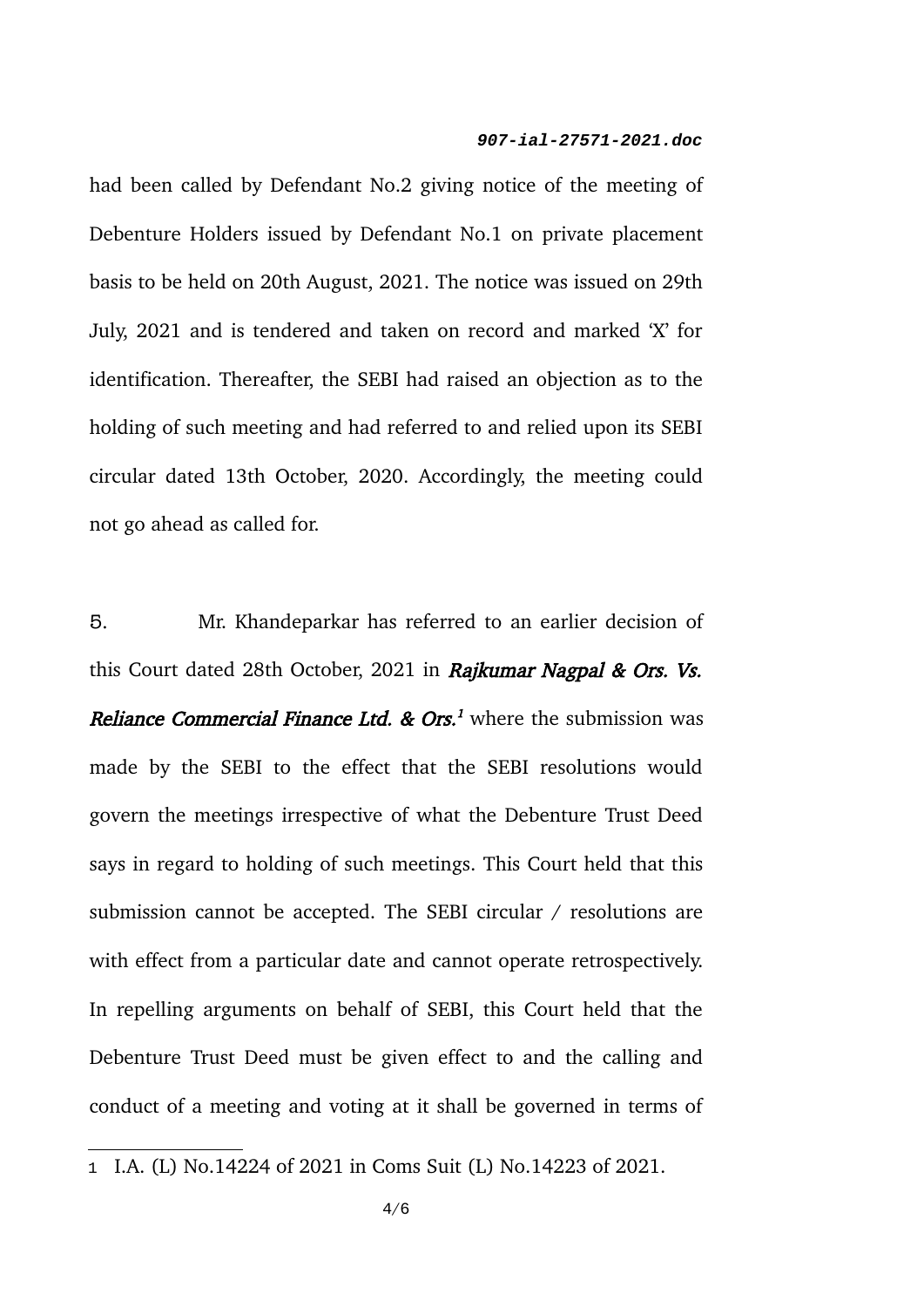Debenture Trust Deed. Accordingly, the Defendant was directed to call and conduct the meeting of the Debenture Holders. An appeal had been preferred from this order which has been dismissed by Division Bench of this Court vide order dated 21st March, 2022. Thus the calling, conduction and voting at the IDBI Trusteeship meeting is to be governed by the Debenture Trust Deed.

6. Mr. Kadam, learned Senior Counsel appearing for Defendant No.3 and Mr. Sharan Jagtiani, learned Senior Counsel appearing for Defendant No.1 have no objection for calling such meeting.

7. Having considered the submissions, it would be appropriate following the law laid down by this Court in Rajkumar Nagpal (Supra), to grant ad-interim relief in terms of prayer clause (c). Accordingly, Defendant No.2 is directed to call meeting of the seven Debenture Holders under the three Debenture Trust Deeds within two weeks of this order. The calling, conducting and voting at such meetings shall be governed by the terms of the respective Debenture Trust Deeds. At such meetings, the second Defendant will place for consideration and approval of the beneficial owners or